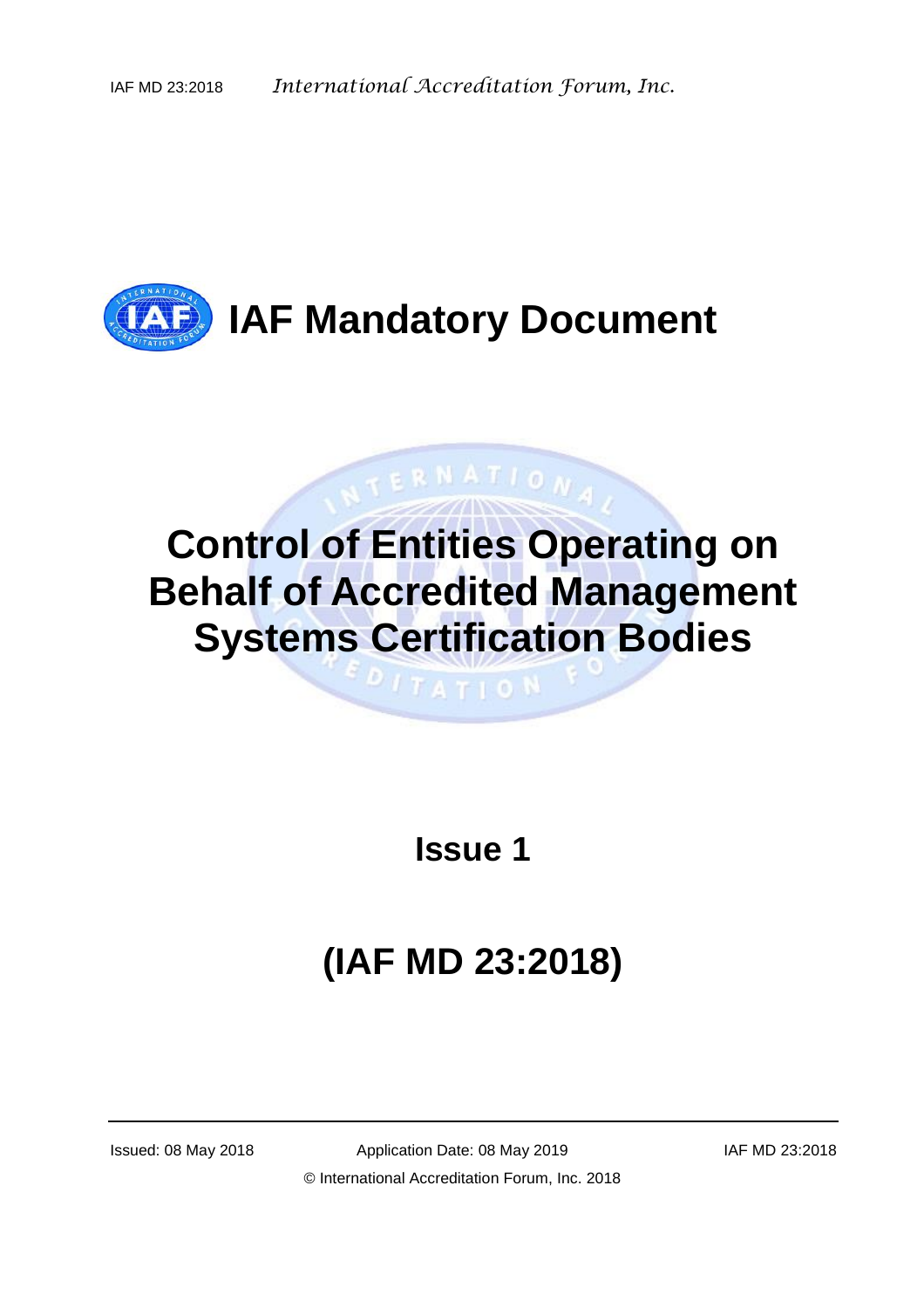The International Accreditation Forum, Inc. (IAF) facilitates trade and supports regulators by operating a worldwide mutual recognition arrangement among Accreditation Bodies (ABs) in order that the results issued by Conformity Assessment Bodies (CABs) accredited by IAF members are accepted globally.

Accreditation reduces risk for business and its customers by assuring them that accredited CABs are competent to carry out the work they undertake within their scope of accreditation. ABs that are members of IAF and the CABs they accredit are required to comply with appropriate international standards and the applicable IAF application documents for the consistent application of those standards.

ABs that are signatories to the IAF Multilateral Recognition Arrangement (MLA) are evaluated regularly by an appointed team of peers to provide confidence in the operation of their accreditation programs. The structure and scope of the IAF MLA is detailed in IAF PR 4 – Structure of IAF MLA and Endorsed Normative Documents.

The IAF MLA is structured in five levels: Level 1 specifies mandatory criteria that apply to all ABs, ISO/IEC 17011. The combination of a Level 2 activity(ies) and the corresponding Level 3 normative documents is called the main scope of the MLA, and the combination of Level 4 (if applicable) and Level 5 relevant normative documents is called a sub-scope of the MLA.

- The main scope of the MLA includes activities e.g. product certification and associated mandatory documents e.g. ISO/IEC 17065. The attestations made by CABs at the main scope level are considered to be equally reliable.
- The sub scope of the MLA includes conformity assessment requirements e.g. ISO 9001 and scheme specific requirements, where applicable, e.g. ISO TS 22003. The attestations made by CABs at the sub scope level are considered to be equivalent.

The IAF MLA delivers the confidence needed for market acceptance of conformity assessment outcomes. An attestation issued, within the scope of the IAF MLA, by a body that is accredited by an IAF MLA signatory AB can be recognized worldwide, thereby facilitating international trade.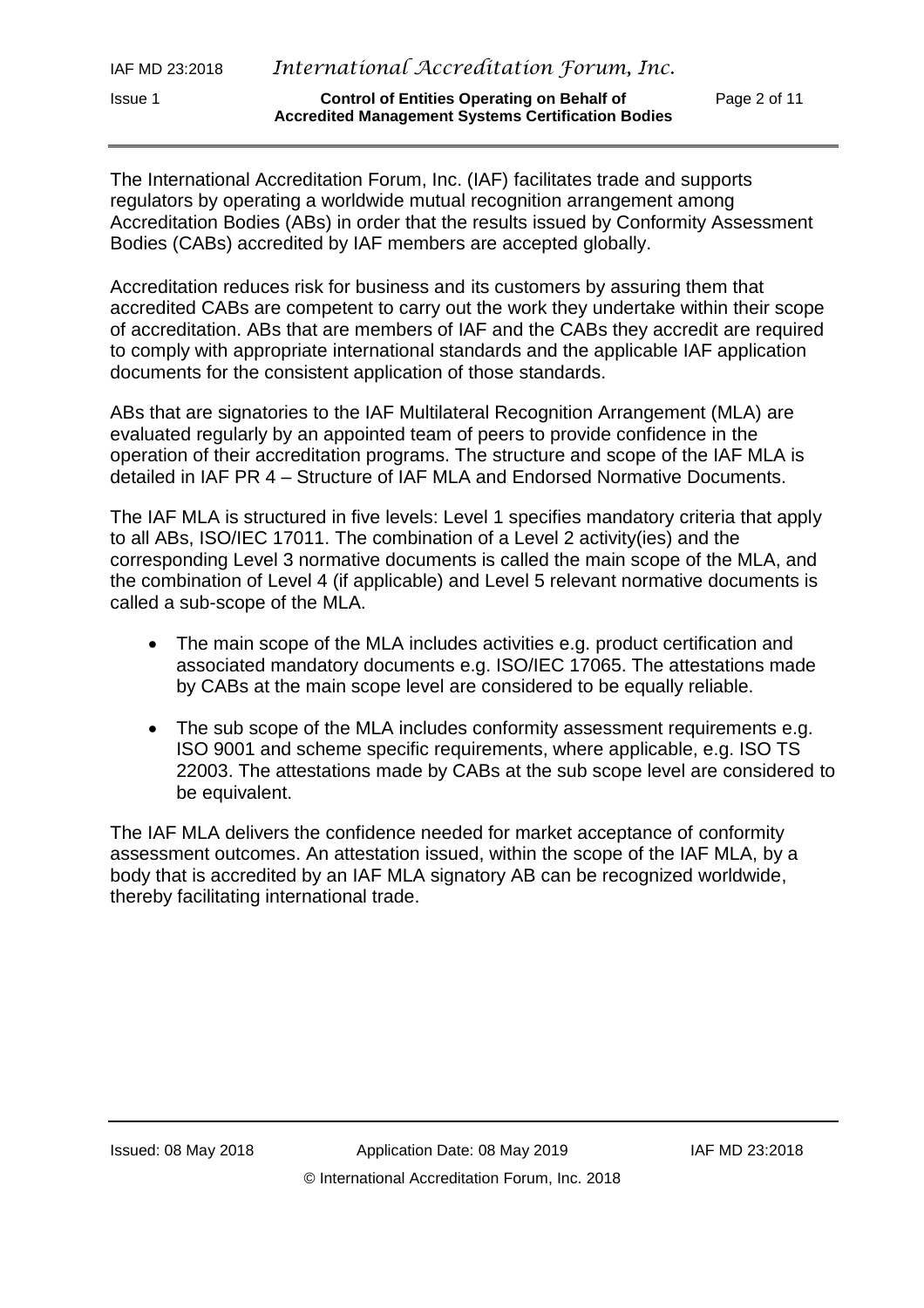Issue 1 **Control of Entities Operating on Behalf of** Page 3 of 11 **Accredited Management Systems Certification Bodies** 

## **TABLE OF CONTENTS**

| 1.3 Compliance of Entities' Operations with the Applicable Requirements and the   |  |
|-----------------------------------------------------------------------------------|--|
|                                                                                   |  |
|                                                                                   |  |
|                                                                                   |  |
| Annex 1: Elements That Can Be Checked During the Risk Assessment (Informative)  9 |  |
| Annex 2: Toolset for Special Investigative Assessment of Entities' Operations     |  |

Issue No 1 Prepared by: IAF Technical Committee Approved by: IAF Members Date: 15 February 2018 Issue Date: 08 May 2018 **Application Date: 08 May 2019** Name for Enquiries: Elva Nilsen IAF Corporate Secretary Telephone: +1 613 454-8159 Email: [secretary@iaf.nu](mailto:secretary@iaf.nu)

Issued: 08 May 2018 Application Date: 08 May 2019 IAF MD 23:2018 © International Accreditation Forum, Inc. 2018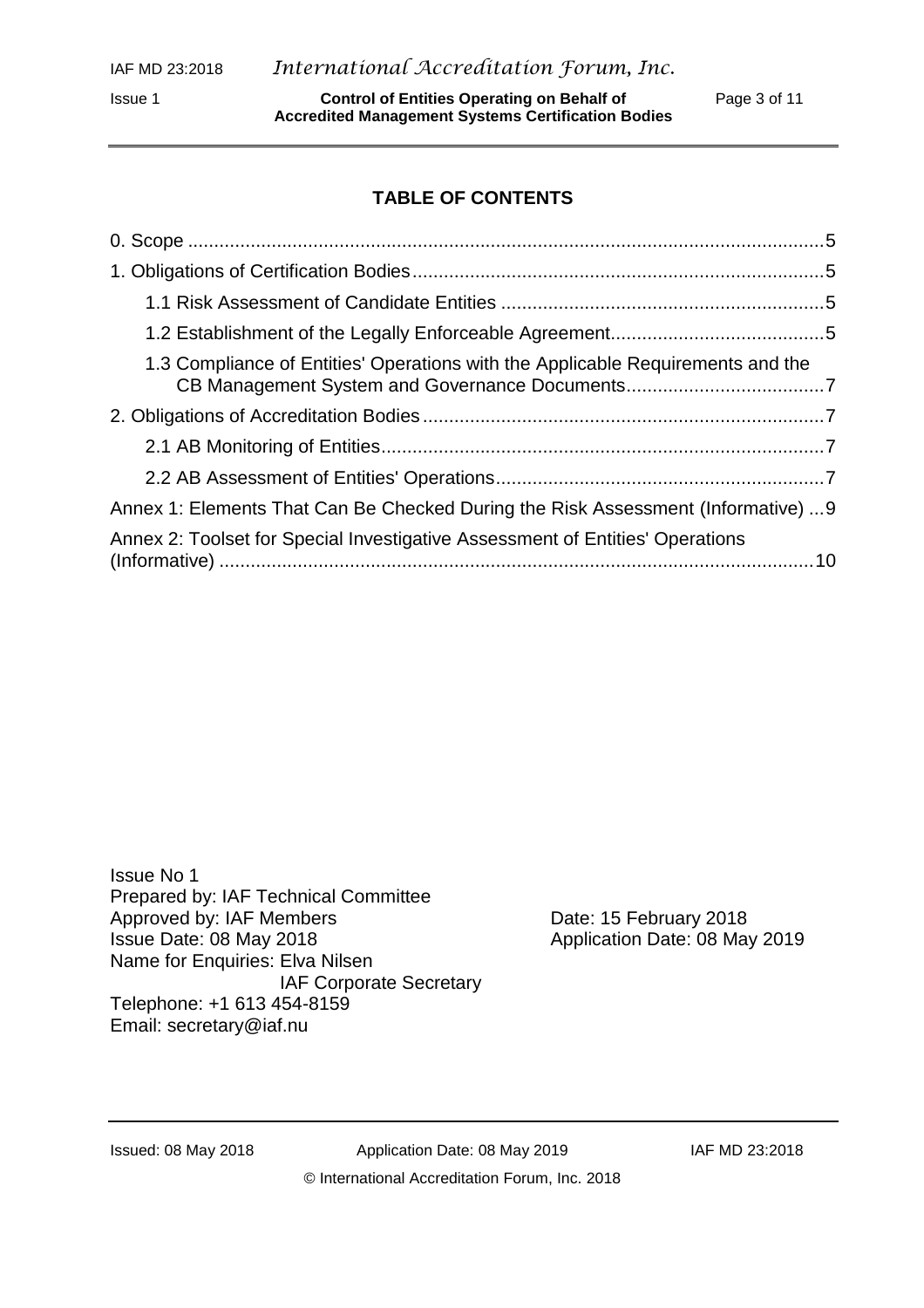Issue 1 **Control of Entities Operating on Behalf of** Page 4 of 11 **Accredited Management Systems Certification Bodies** 

#### **Introduction to IAF Mandatory Documents**

The term "should" is used in this document to indicate recognized means of meeting the requirements of the standard. A Conformity Assessment Body (CAB) can meet these in an equivalent way provided this can be demonstrated to an Accreditation Body (AB). The term "shall" is used in this document to indicate those provisions which, reflecting the requirements of the relevant standard, are mandatory.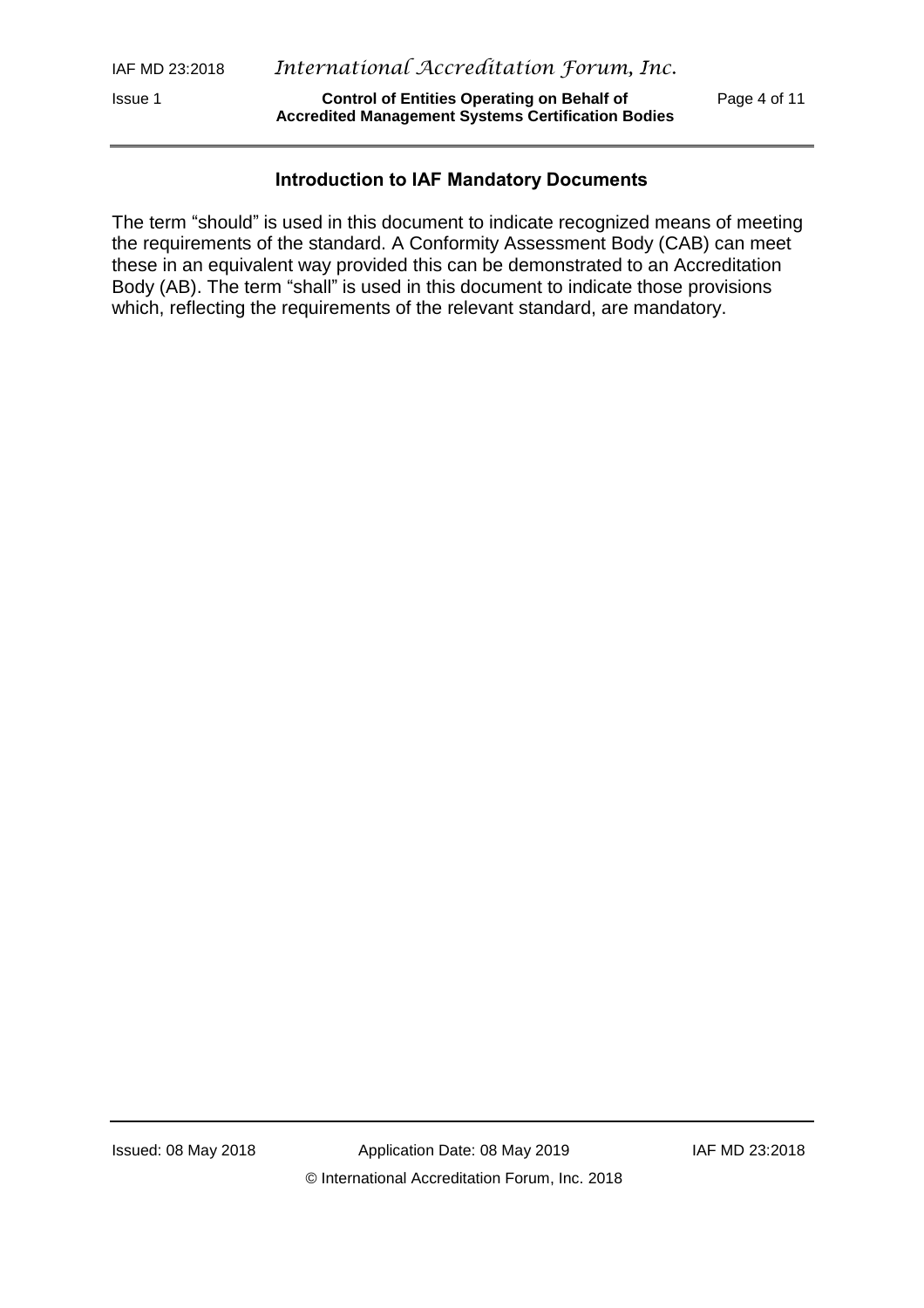# **Control of Entities Operating on Behalf of Accredited Management Systems Certification Bodies**

#### **0. SCOPE**

This document relates to entities, performing and/or managing management system certification activities, on behalf of certification bodies (CBs) holding accreditation, which are not wholly or partly owned or employed by the CB. The entities may or may not be located in the same country as the CB head office and may be a representative, agency, franchisee or sales office of the CB or any entity which has a contractual relationship with the CB for performing certification activities.

Normative references:

ISO/IEC 17011:2017 – Requirements for accreditation bodies accrediting conformity assessment bodies

ISO/IEC 17021-1:2015 – Requirements for bodies providing audit and certification of management systems -- Part 1: Requirements

## **1. OBLIGATIONS OF CERTIFICATION BODIES**

#### **1.1 Risk Assessment of Candidate Entities**

Prior to entering any agreement, the CB shall perform a comprehensive risk assessment on the candidate entity in the country in which it is located and in the countries in which it will be operating on behalf of the CB. If it identifies an unacceptable risk that is not manageable, the CB shall not proceed with the agreement.

The risks shall be considered with regard to impartiality, competence, consistency, independence, and levels of local risk to certification business in the country where the CB is planning for the entity to operate. (See Annex 1.) Existing accreditation of the entity can be taken into account.

#### **1.2 Establishment of the Legally Enforceable Agreement**

The CB shall establish a legally enforceable agreement with the candidate entity to include but not be limited to: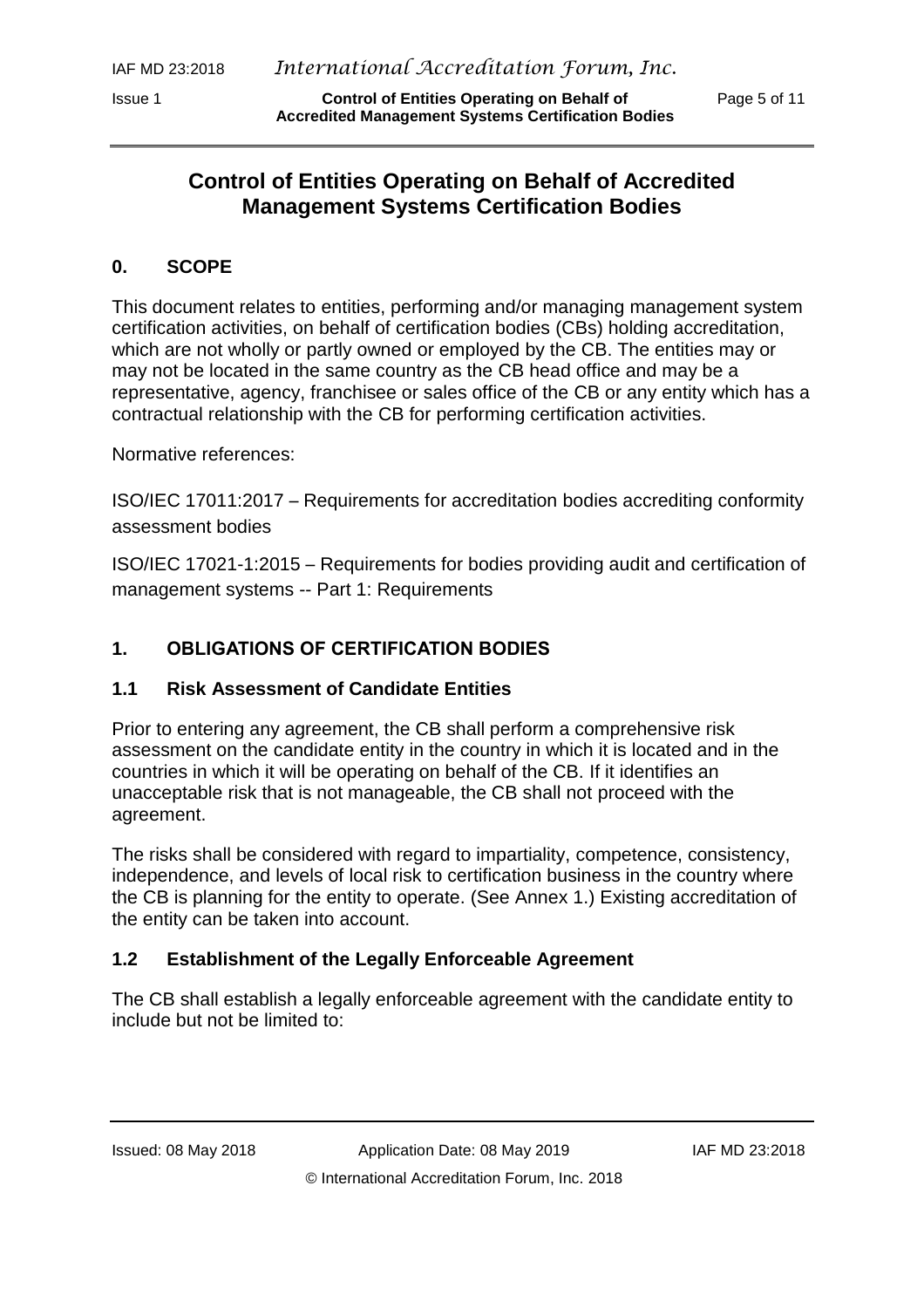- i) That the candidate entity shall conform to the applicable requirements including legal status, impartiality, competence requirements, process requirements and with the CB's management system, to the extent that the candidate entity is involved in the delivery of certification services.
	- The candidate entity shall operate within the CB's management system and/or under its own accreditation;
	- As needed, based on the risk assessment, additional controls shall be defined and implemented;
- ii) The entity is subject to on-site internal audit by the CB on an ongoing basis. The audits shall include all activities performed by the entity on behalf of the CB. The audit frequency shall depend on the risk assessment and the results of previous audits;
- iii) Mandatory annual reporting on key performance indicators (KPIs), including those specified in *IAF MD 15: IAF Mandatory Document for the Collection of Data to Provide Indicators of Management System Certification Bodies' Performance*;
- iv) Provision of access to control and monitoring by the CB's Accreditation Body (AB) as deemed necessary;
- v) Details of the activities to be provided by the entity;
- vi) Responsibilities, authority and liability of each party;
- vii) Provision of resources, training, continuous professional development;
- viii) Intellectual property and protection;
- ix) Before outsourcing any activities it performs on behalf of the CB, the entity shall obtain the agreement of the CB.

CBs shall report to their ABs all established entities' operations and the markets in which they operate.

In cases of termination of the agreement, the CB shall inform its AB with the reasons of termination.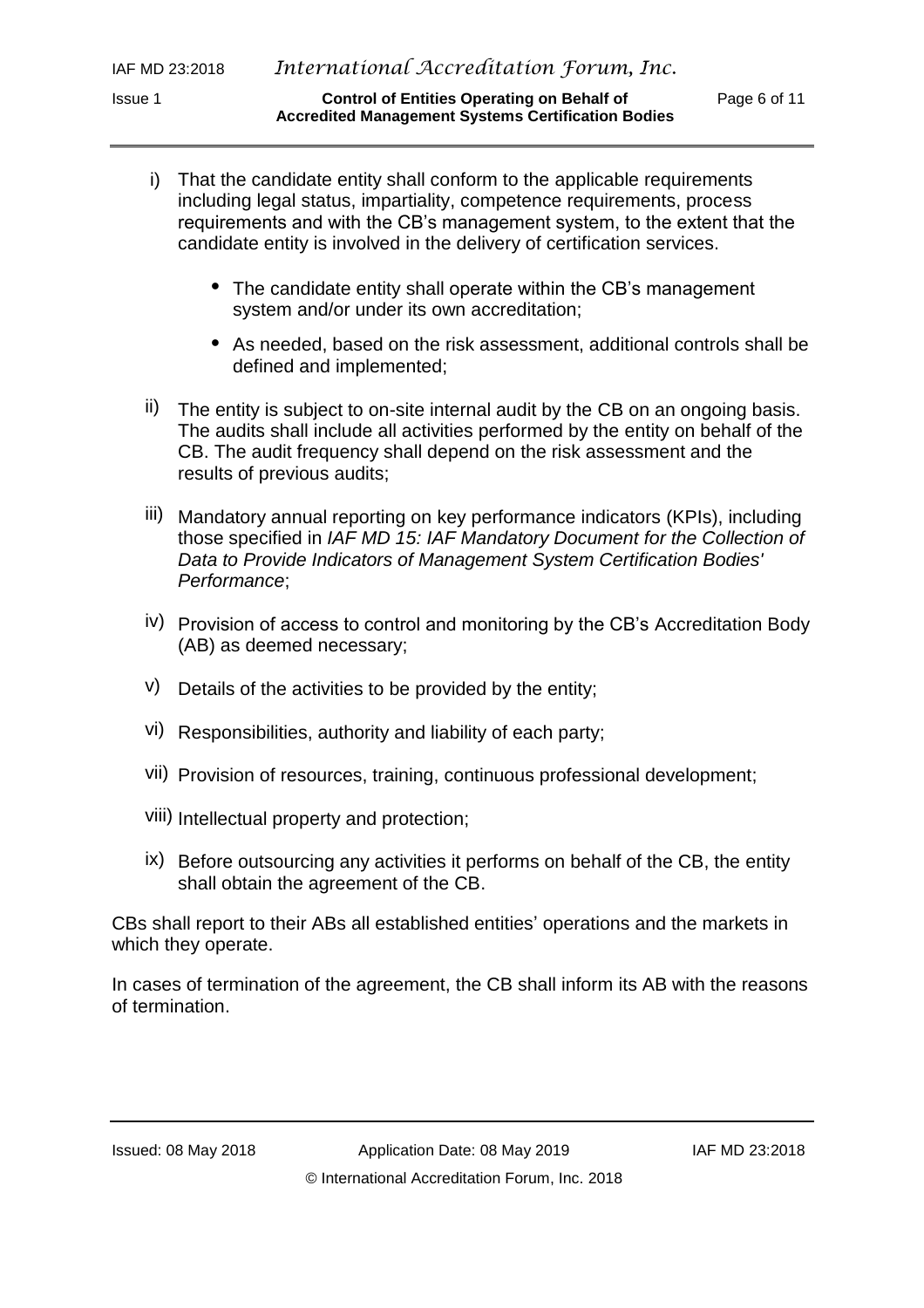Issue 1 **Control of Entities Operating on Behalf of** Page 7 of 11 **Accredited Management Systems Certification Bodies** 

#### **1.3 Compliance of Entities' Operations with the Applicable Requirements and the CB Management System and Governance Documents**

The requirement to conform to the applicable accreditation requirements is extended to the entity, in relation to the services it performs on behalf of the CB.

CBs shall monitor the ongoing performance of the entity, including on-site internal audits (including witnessing audits) of the entities to the relevant accreditation requirements of the CB's management system, the CB's Governance Documents and other applicable documents in relation to the activities performed on behalf of the CB.

# **2. OBLIGATIONS OF ACCREDITATION BODIES**

### **2.1 AB Monitoring of Entities**

When an AB is notified that such an entity is to be used by a CB, the AB shall share this information (clause 7.8.1 of ISO/IEC 17011) with local AB(s) and may seek their inputs taking into account the requirements of clause 8 of ISO/IEC 17011.

Local ABs shall identify, when it comes to their attention, entities, accredited by foreign ABs, operating in the local market and communicate this information to the foreign AB.

The CB's AB shall decide on an assessment program of its entities in accordance with the requirements of ISO/IEC 17011, *IAF MD 12: Accreditation Assessment of Conformity Assessment Bodies with Activities in Multiple Countries* and other applicable documents and shall inform the local AB if applicable.

The CB's AB shall inform the local AB of cases of termination of the agreement between the CB and the entity for fraudulent or unethical behavior.

#### **2.2 AB Assessment of Entities' Operations**

ABs shall determine the frequency of assessment for each CB and its entities in an accreditation cycle based on the requirements of ISO/IEC 17011 and the applicable IAF documents.

The CB's AB may initiate visits to entities to investigate specific situations triggered by adverse trends (including the indicators that are required to be identified by the entities and the CB and reported on a regular basis to the AB) or market feedback, such as: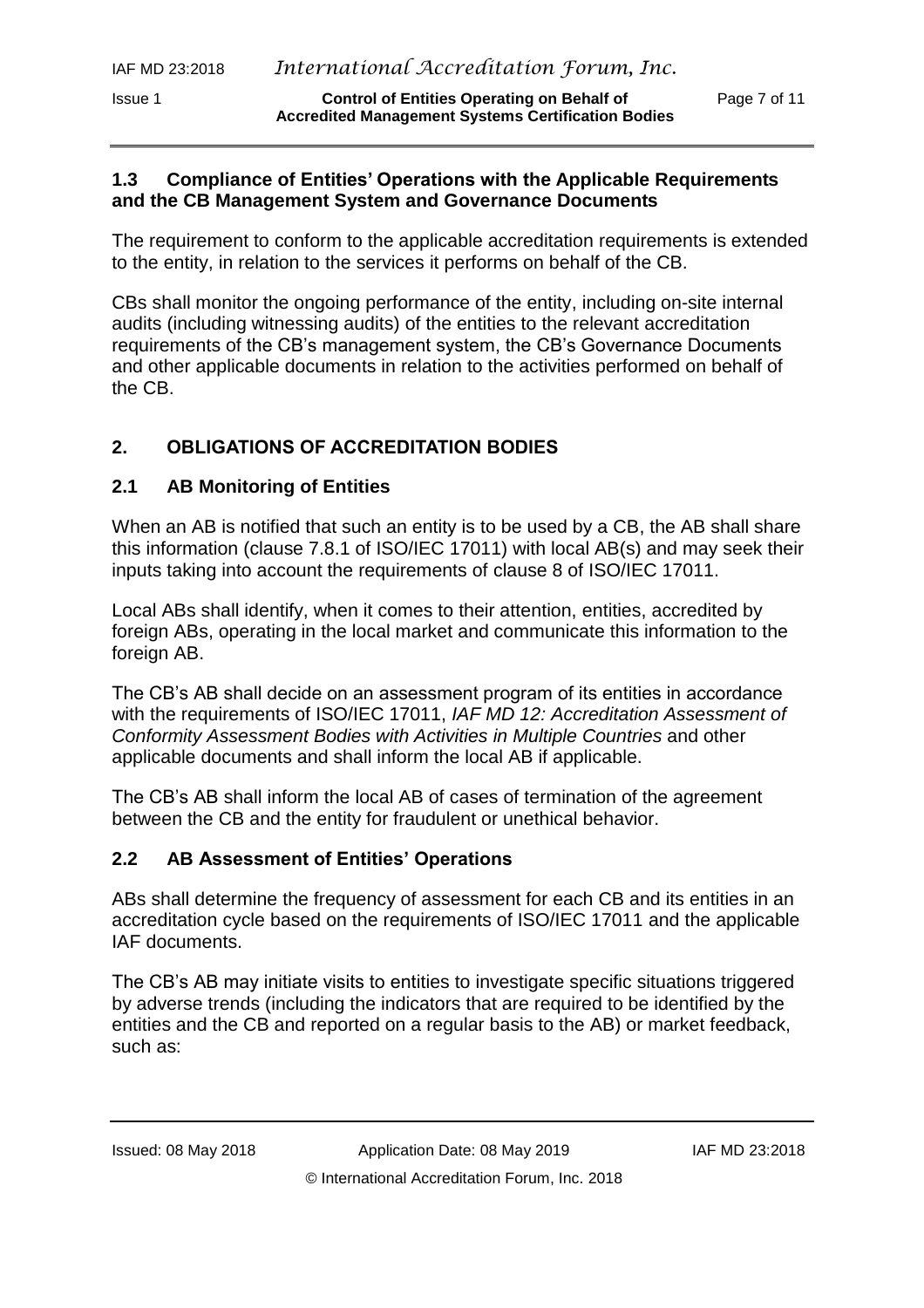Issue 1 **Control of Entities Operating on Behalf of** Page 8 of 11 **Accredited Management Systems Certification Bodies** 

- A sudden change in the number of certificates issued by the CB;
- The entity raises few or no nonconformities during a long period of time, for example over a certification cycle, if the entity is performing audits;
- Situations that call into question the credibility of accredited certification;
- Complaints from customers of certified organizations or other interested parties indicating concerns about the effectiveness of an entity's certification process;
- Negative publicity: i.e. issues raised by media organizations regarding a particular product, organization or entity, with relation to specific technical areas; problems identified through social networking sites; specific negative feedback from NGOs regarding the performance of accredited certification;
- Intervention from regulators, or negative feedback from regulators;
- The raising of systemic issues and concerns by the entity during witnessed assessment by the AB for a client when no such findings were recorded in earlier audits of the same client, especially by the same auditor/team;
- Evidence that regulatory requirements, especially in regulation-sensitive management systems such as FSMS, EMS or OHSMS, are not adequately audited, particularly if there is a direct impact on people's health or safety.

#### *Note: Annex 2 can be used to assist the investigation of such situations.*

In the event of poor performance by the entity (which can be triggered by complaints from local ABs, regulatory bodies or other stakeholders*,* poorly maintained records, non-effective training and evaluation of local staff, etc.), an AB may need to change the assessment program of the CB, e.g., by programming additional special visits.

Information related to poorly performing entities shall be shared with the local AB, and its cooperation requested for any subsequent action, with the agreement of the CB.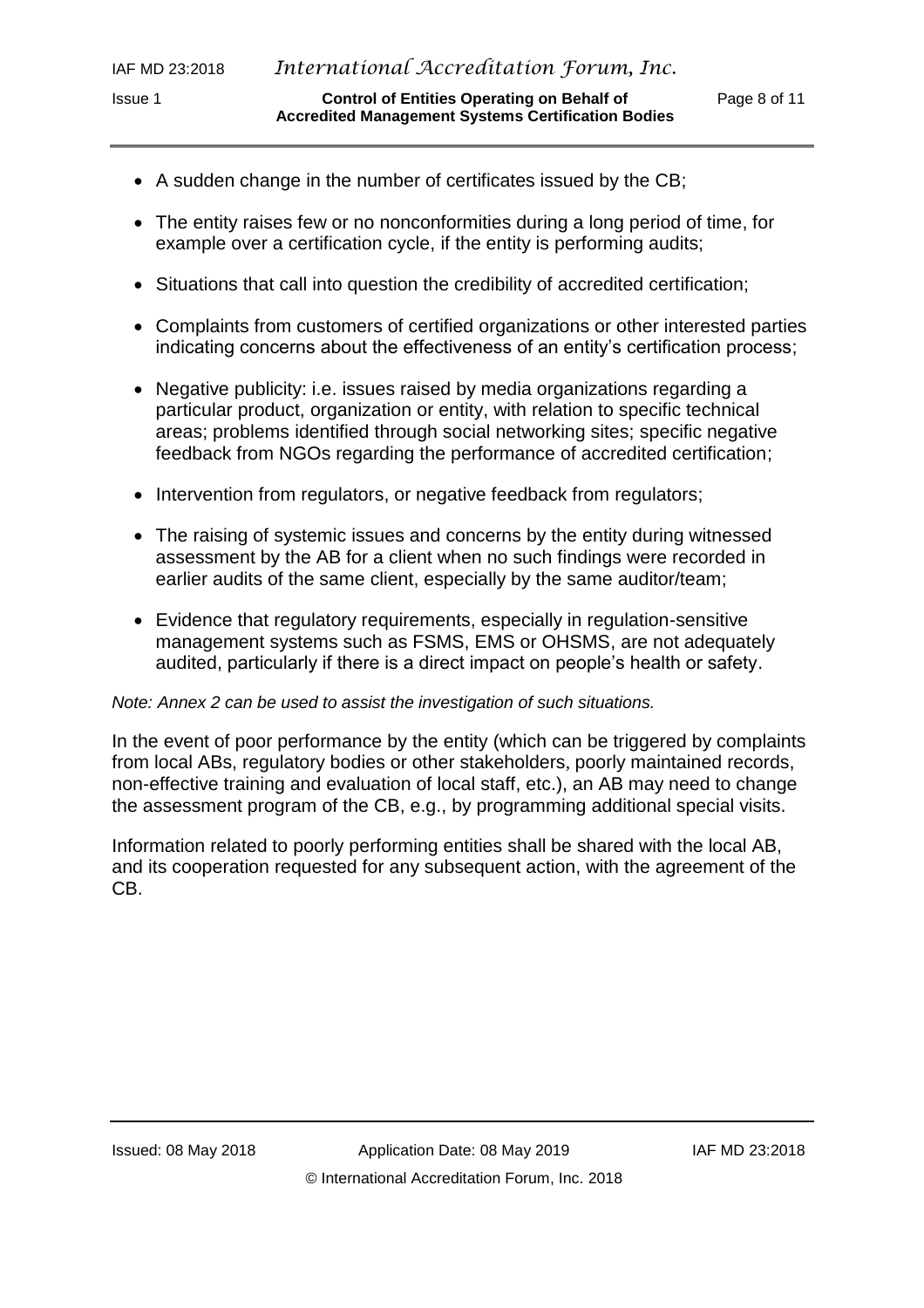Issue 1 **Control of Entities Operating on Behalf of** Page 9 of 11 **Accredited Management Systems Certification Bodies** 

#### **Annex 1: Elements That Can Be Checked During the Risk Assessment (Informative)**

Elements that can be checked during the risk assessment include but are not limited to:

- ownership and owners and their relationships (business and other);
- related businesses, including relationships with consulting companies;
- criminal records of owners and entity clean records;
- potential issues with authorities, violations, acts, bans, tax records, social security records;
- former relations with other CBs, if any, current status, reasons for termination of relationships;
- number of employees on record, including external resources;
- scopes of competence of auditors, auditor files, current contracts;
- $-$  financial stability.

*Note: the Local AB may be a source of information.*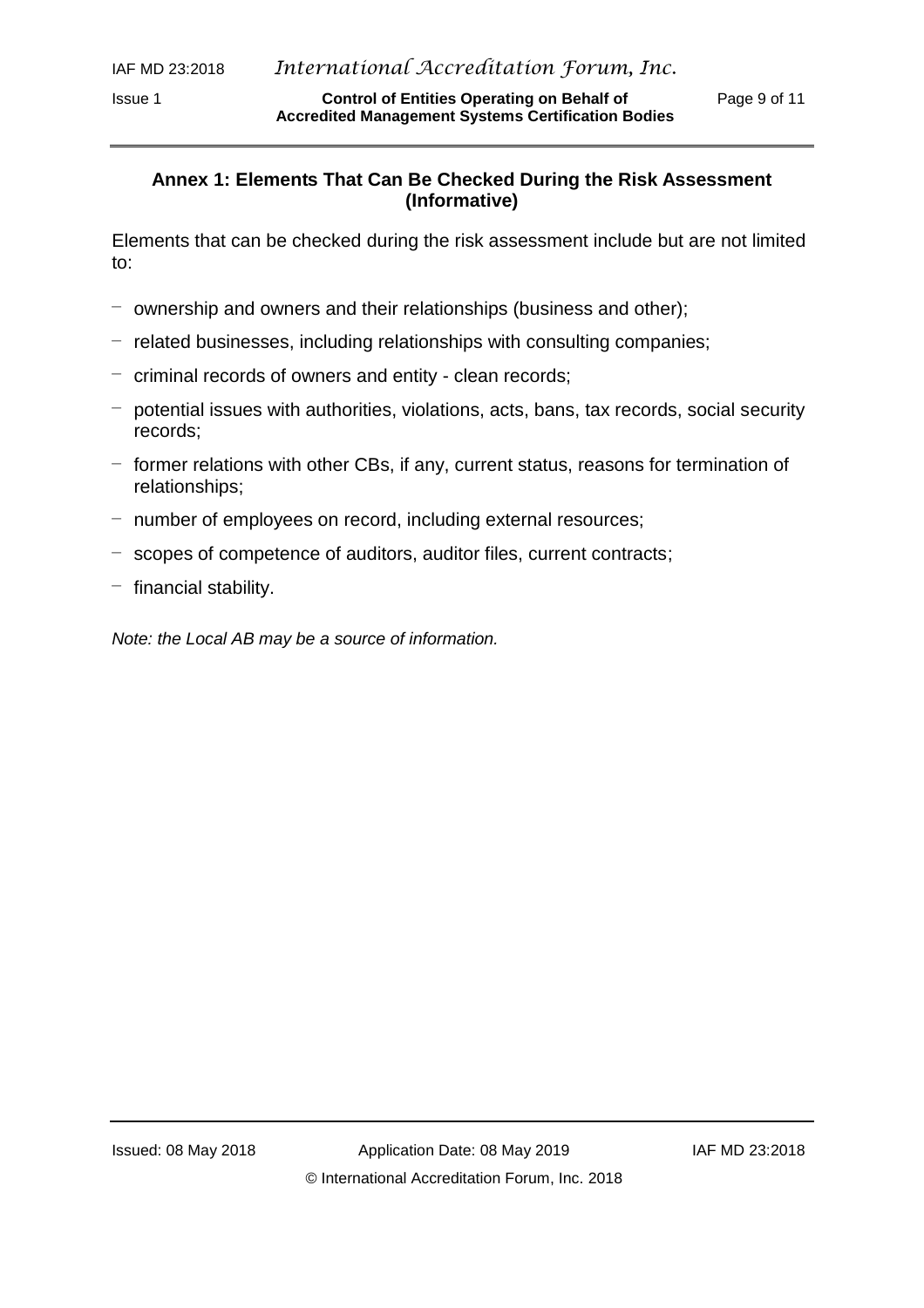Issue 1 **Control of Entities Operating on Behalf of** Page 10 of 11 **Accredited Management Systems Certification Bodies** 

#### **Annex 2: Toolset for Special Investigative Assessment of Entities' Operations (Informative)**

If a special investigative assessment is necessary, below is a recommended list of topics that can be checked to assess the evidence for conformity of entities' operations:

- legal information, registration, ownership, legal records of company and owners/managers;
- other types of activity performed by the entity;
- related entities through common ownership and links between owners;
- management structure and management of conflict of interest;
- tax and social security information and correspondence with volume of work;
- auditor resources evidence of their existence and their demonstrated competence;
- financial aspects;
- cross-check of dates of audits and hard evidence for the presence of the auditors (for example that travel receipts, hotel invoices, payment details do not overlap with other audits);
- $-$  to confirm with clients the presence of audit teams, audit days, length of audits, etc.;
- actual state of the company;
- check rates against direct costs;

– check for large consulting subcontractors - large amounts paid to subcontractors; payments to auditors, contracts with auditors, payments to companies to do audits.

Other topics for checking may be added, as required.

End of IAF Mandatory Document Control of Entities Operating on Behalf of Accredited Management Systems Certification Bodies